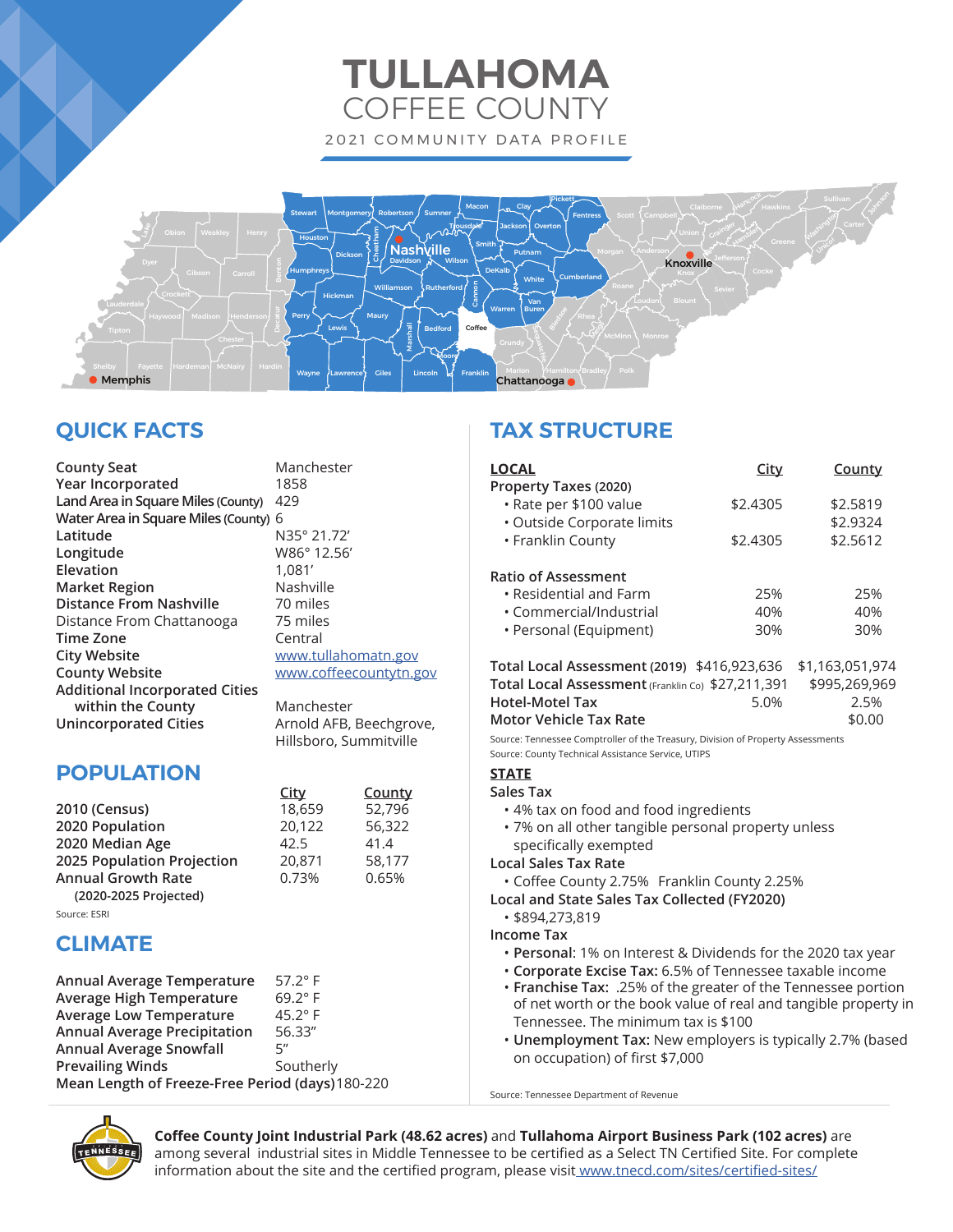## **EDUCATION**

| <b>District Name</b><br>Type of Public School System<br><b>District Grades Served</b> | Tullahoma<br>City<br>Pre-K-12 |
|---------------------------------------------------------------------------------------|-------------------------------|
| <b>Number of Schools</b>                                                              |                               |
| <b>Number of Classroom Teachers</b>                                                   | 253                           |
| <b>Student to Teacher Ratio</b>                                                       | 14:1                          |
| <b>Additional Staff</b>                                                               | 36                            |
| <b>Total Number of Students</b>                                                       | 3,633                         |
| <b>GRADES</b> (2019-2020)                                                             |                               |
| Pre-K-5                                                                               | 1,663                         |
| 6-8                                                                                   | 909                           |
| $9 - 12$                                                                              | 1,061                         |
| Number of High School Graduates (2019-20)                                             | 364 (county)                  |
| Number of High School Graduates (2019-20)                                             | $230$ (city)                  |
| Graduation Rate (county)                                                              | 93.1%                         |
| Educational Attainment with a Degree (county)<br>(Adults Age 25+)                     | 28.4%                         |

Source: Tennessee Department of Education

#### **REGIONAL HIGHER EDUCATIONAL INSTITUTIONS** (within 35 miles) **Graduates 2018-2019**

| ----------------                                 |              |       |
|--------------------------------------------------|--------------|-------|
| • Motlow Community College                       | Tullahoma    | 1,182 |
| • TN College of Applied Technology               | Shelbyville  | 226   |
| • The University of the South                    | Sewanee      | 436   |
| • Middle TN State University                     | Murfreesboro | 4.909 |
| • TN College of Applied Technology               | McMinnville  | 92    |
| • TN College of Applied Technology               | Murfreesboro | 340   |
| Source: National Center for Education Statistics |              |       |

## **FastTrack Job Training**

| Assistance Program Available                                       | Yes |
|--------------------------------------------------------------------|-----|
| Source: Tennessee Department of Economic and Community Development |     |

## **GOVERNMENT**

## **GOVERNING BODY**

| City   | Mayor and Board of Aldermen<br>Meets 2nd and 4th Monday at 5:30 p.m.                               |
|--------|----------------------------------------------------------------------------------------------------|
|        | <b>Municipal Building</b>                                                                          |
| County | Mayor and County Commissioners<br>Meets Tuesday at 6:00 p.m.<br>Coffee County Administrative Plaza |

#### **Fire Department**

| • Full-time fire fighters in city<br>• Part-time fire fighters in city<br>• Full-time fire fighters in county<br>• County volunteers<br>• Fire stations in city<br>· City fire trucks<br>• Fire stations in county<br>• County fire trucks |                                                  | 33<br>12<br>U<br>91<br>2<br>5<br>10<br>32 |
|--------------------------------------------------------------------------------------------------------------------------------------------------------------------------------------------------------------------------------------------|--------------------------------------------------|-------------------------------------------|
| Law Enforcement<br>· Full-time police officers in city<br>• Full-time police officers in county & sheriff<br>· City patrol cars<br>• County patrol cars                                                                                    |                                                  | 37<br>56<br>42<br>46                      |
| <b>Insurance Rating</b><br><b>Zoning Regulations</b><br><b>Planning Commission</b><br>Industrial Development Corp.                                                                                                                         | <b>City</b><br>$\mathcal{L}$<br>Yes<br>Yes<br>No | <u>County</u><br>3/9<br>Yes<br>Yes<br>Yes |

## **TRANSPORTATION**

#### **AIR SERVICE**

| <b>Nearest General Aviation</b> | Tullahoma Regional/             |
|---------------------------------|---------------------------------|
|                                 | William Northern Field          |
| Location Identifier             | <b>THA</b>                      |
| <b>Distance from City</b>       | 2.5 miles                       |
| Runway Length (3)               | 5,501 feet, 4,200 feet and      |
|                                 | 2,693 feet turf                 |
| Surface                         | Asphalt/Concrete                |
| Lighting                        | <b>MIRL/PAPI</b>                |
| Fuel                            | 100LL/Jet A                     |
| <b>Repairs</b>                  | Major                           |
| Storage                         | Hangar, Tie Down                |
| Nearest Commercial Service      | Nashville International Airport |
| <b>Location Identifier</b>      | BNA                             |
| <b>Distance from Tullahoma</b>  | 72 miles                        |
|                                 |                                 |

Nashville International Airport (BNA) serves approximately 16 million total passengers annually. BNA is currently served by 15 airlines, including international carriers Air Canada, WestJet and British Airways. BNA offers 460 daily flights and provides nonstop air service to more than 65 destinations.

## **HIGHWAYS**

| U.S. Highways      | 41 A                      |
|--------------------|---------------------------|
| State Highways     | 53 and 130                |
| Nearest Interstate | 11 miles to Interstate 24 |

## **COMMON CARRIERS**

| Motor Freight Companies<br>Inter-City<br>Local    | None |
|---------------------------------------------------|------|
| <b>Terminal Facilities</b><br><b>Bus Services</b> | 25   |
|                                                   |      |
|                                                   |      |
|                                                   | No   |
|                                                   | No   |
| Carrier Service                                   | Yes  |

## **RAILROADS SERVED BY**

CSX Transportation and Caney Fork & Western

## **NAVIGABLE WATERWAYS**

| Cumberland and Tennessee |
|--------------------------|
| 9 feet                   |
| South Pittsburgh         |
| 40                       |
|                          |

## **COMMUNICATIONS News**

| <b>Newspapers</b>             | Tullahoma News                          |
|-------------------------------|-----------------------------------------|
|                               | The Tennessean                          |
| <b>Telephone Companies</b>    | AT&T, Verizon Wireless,                 |
|                               | <b>Tullahoma Utilities Authority</b>    |
| <b>Radio Stations</b>         | WIIG-AM 740, 93.9 WDUC,                 |
|                               | 105.1 WHMT, 107.9 WMSR                  |
| <b>Television Networks</b>    | 4                                       |
| Cable Service Available       | Yes                                     |
| Channels                      | 900                                     |
| Provider                      | Tullahoma Utilities Authority,          |
|                               | <b>Charter Communications, AT&amp;T</b> |
| Internet Service Available    | Yes                                     |
| Provider                      | Tullahoma Utilities Authority,          |
|                               | Charter Communications, AT&T,           |
| <b>Fiber Optics Available</b> | Yes (1 gigabyte to premises)            |
| Provider                      | Tullahoma Utilities Authority           |
|                               |                                         |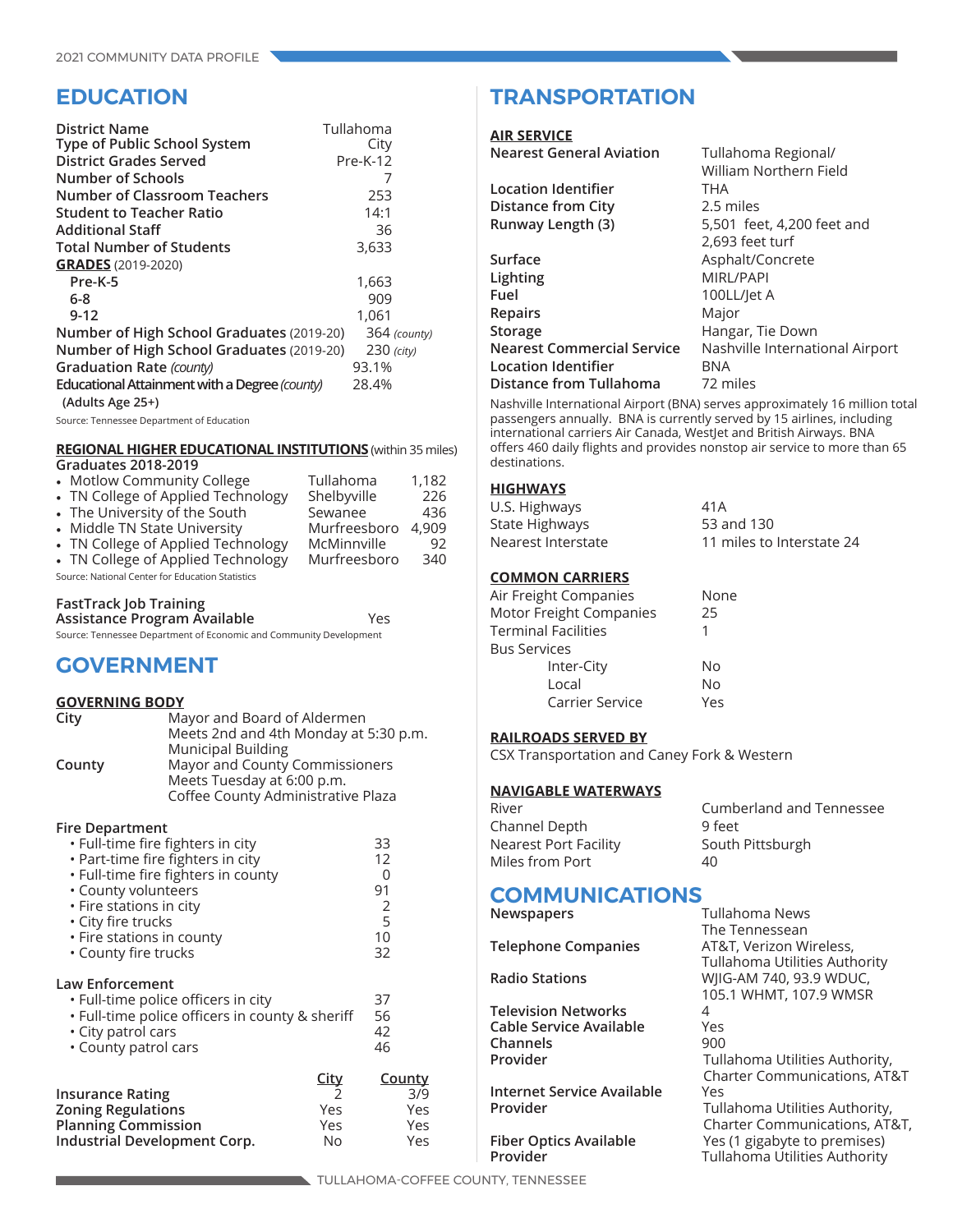| <b>Health Care</b>                          |                | Recreation                                       |       |
|---------------------------------------------|----------------|--------------------------------------------------|-------|
| Doctors                                     | 205            | Libraries                                        | 1     |
| Dentists                                    | 22             | Parks                                            | 4     |
| Hospitals                                   | 1              | <b>Golf Courses</b><br>(Public & Private)        | 2     |
| <b>Beds</b>                                 | 135            |                                                  | 3     |
| Clinics                                     | 47             | Swimming Pools<br>(Public & Private)             |       |
| <b>Beds</b>                                 | 16             | Country Clubs                                    | 1     |
| <b>Nursing Homes</b>                        | $\mathfrak{D}$ | Theaters (8 screens)                             | 1     |
| <b>Beds</b>                                 | 259            | <b>Bowling Alleys</b>                            | 1     |
| Retirement Homes                            | 0              | Disc Golf Course                                 | 1     |
| <b>Beds</b>                                 | 0              | Soccer Complex                                   | 1     |
| Residential Care/<br><b>Assisted Living</b> | 2              | <b>Hotels &amp; Motels</b><br>City               | 4     |
| <b>Beds</b>                                 | 91             | County                                           | 18    |
|                                             |                | Rooms                                            | 1,124 |
| <b>Religious Organizations</b>              |                | <b>Bed &amp; Breakfasts</b>                      | 1     |
| Protestant                                  | 41             |                                                  |       |
| Catholic                                    | $\overline{2}$ | <b>Largest Meeting Room</b><br>Capacity (county) | 500   |
| Jehovah's Witness                           | 0              |                                                  |       |
| Seventh Day Adventist                       | 1              | <b>Restaurants</b>                               | 46    |
| Latter Day Saints                           | 1              |                                                  |       |
| Other                                       | 0              | Other<br>Fine Arts Center, Skydiving             |       |
| <u>Day Care Centers</u>                     | 7              | Center, Performing Arts                          |       |
| Day Care Homes                              | 45             | Center, Community<br>Playhouse                   |       |

## **FINANCIAL INSTITUTIONS**

| Type of Institution $\#$ of Institutions      |    | <u># of Branches</u> |  | Deposits        |
|-----------------------------------------------|----|----------------------|--|-----------------|
| <b>Commercial Banks</b>                       | 10 | 20.                  |  | \$1,124,568,000 |
| Savings Institutions                          |    | O                    |  |                 |
| <b>Credit Unions</b>                          |    | $\mathcal{P}$        |  | \$242,952,045   |
| Total                                         | 11 | 22                   |  |                 |
| Countinuide Combined Deposits \$1,267,520,045 |    |                      |  |                 |

Countywide Combined Deposits \$1,367,520,045

(Deposits for June 30, 2020)

Source: Federal Deposit Insurance Corporation and National Credit Union Administration

## **INDUSTRIAL SUPPORT SERVICES**

| Service                 | Location    | Distance (Miles) |
|-------------------------|-------------|------------------|
| Tool & Die              | Local       |                  |
| <b>Heat Treating</b>    | Local       |                  |
| Foundry                 | Chattanooga | 75               |
| Heavy Hardware          | Chattanooga | 75               |
| Sheet Metal             | Local       |                  |
| Lubricants              | Local       |                  |
| <b>Welding Supplies</b> | Local       |                  |
| Abrasives               |             |                  |

## **COMMUNITY FACILITIES SELECTED ECONOMIC INDICATORS**

#### **2019 ANNUAL AVERAGES**

| <u> Labor Force</u>  | County | Labor Market Area* |  |
|----------------------|--------|--------------------|--|
| Civilian Labor Force | 25,749 | 286,218            |  |
| Employment           | 24,891 | 277,892            |  |
| Unemployment         | 858    | 8,326              |  |
| Unemployment Rate    | 3.3%   | 3.4%               |  |
|                      |        |                    |  |

\* Labor Market Area is defined as Bedford, Cannon, **Coffee**, Franklin, Grundy, Moore, Rutherford and Warren Counties in Tennessee.

### **2020 EMPLOYED POPULATION (AGE 16+) BY INDUSTRY**

| Agriculture/Mining            | 2.3%  |
|-------------------------------|-------|
| Construction                  | 6.7%  |
| Manufacturing                 | 27.8% |
| Wholesale Trade               | 1.1%  |
| Retail Trade                  | 9.6%  |
| Transportation/Utilities      | 5.1%  |
| Information                   | 0.7%  |
| Finance/Insurance/Real Estate | 4.0%  |
| Services                      | 37.3% |
| <b>Public Administration</b>  | 5.4%  |
| Source: ESRI                  |       |
|                               |       |

#### **MANUFACTURING IN AREA (Annual Averages 2019)**

| 96    |
|-------|
| 5,420 |
| \$948 |
|       |

Source: Tennessee Department of Labor and Workforce Development

## **PER CAPITA PERSONAL INCOME**

| Year         | 2020     |  |  |
|--------------|----------|--|--|
| Amount       | \$26,472 |  |  |
| Source: ESRI |          |  |  |

## **MEDIAN HOUSEHOLD INCOME**

| Year         | 2020     |
|--------------|----------|
| Amount       | \$50,533 |
| Source: ESRI |          |

## **AVERAGE HOME SALES**

| Year                                         | 2020      |  |
|----------------------------------------------|-----------|--|
| Number of Homes Sold                         | 914       |  |
| Average Cost                                 | \$216,385 |  |
| Median Home Value                            | \$139,457 |  |
| Source: Tennessee Housing Development Agency |           |  |

#### **RETAIL SALES**

| Year                                    | 2019            |
|-----------------------------------------|-----------------|
| Amount                                  | \$1,029,159,101 |
| Source: Tennessee Department of Revenue |                 |

## **NATURAL RESOURCES**

**Minerals:** N/A **Timber:** N/A

## **AGRICULTURAL**

**Crops:** Soybean, Corn, Wheat, Hay and Nursery Crops **Livestock:** Cattle, Poultry, and Swine